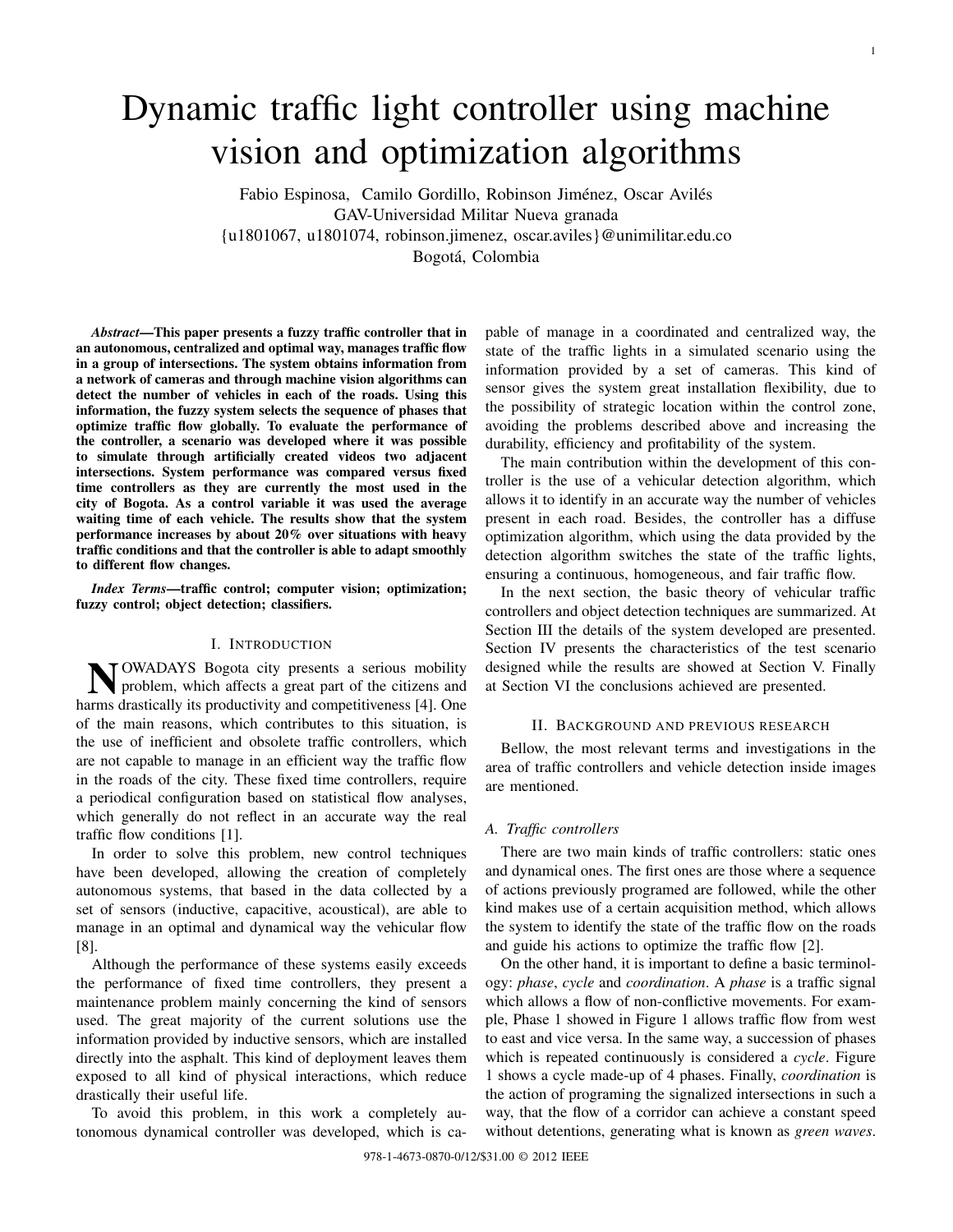

#### Figure 1. Four-phase cycle

Taking this into account, the action of controlling an intersection implies the determination of the phases which will be part of the cycle and also the duration of each of these phases.

One of the control strategies, that better results has achieved, is fuzzy logic. This technique allows controlling the traffic in an intersection in a similar way to the actions taken by a traffic officer, which turns out to be the main advantage of this kind of controllers. Lee et al. [3] proposed a distributed system capable of controlling the phase duration and the sequence of these, adapting to the different traffic situations, achieving a complete control over an intersections set.

### *B. Object detection*

In the object detection field, there are two main strategies concerning the vehicle detection task: the first one is based on background and optical flow estimation, while the second one uses machine learning techniques. Background estimation analyzes the difference between a predefined model (image) of an empty road and an image of the incoming traffic, obtaining perturbations, that overlapped to the predefined model are interpreted as vehicles [16], [17]. A great portion of the investigations about machine learning methods has been framed to the '*on-road*' vehicle detection (a camera installed inside a car), instead of applications for traffic control on intersections. Examples of methods used within this area are: Boosted Cascade of haar Features, Sift (Scale Invariant Feature Transform) matching and neural networks.

In the same way, there is certain terminology which is important and will help understand this portion of the work. *Classifier* is an operator which uses the features of a data set, identifying the class or group to which each of these data belongs. *Boosting* is a meta-algorithm, which pretends to create a strong classifier through the addition of weak classifiers, and a *feature* is considered as an important piece of information [9].

There are plenty of investigations in the area of vehicle detection through images; the following are some of the most important researches in this field: in [10] and [11], an *on road* vehicle detector was developed through a Haar like feature detector, obtaining an accuracy detection of 88,6% and 76% respectively. In [12] and [13] authors used the background estimation technique with an efficiency rate over 90% in both cases. On the other hand, in [14] a morphological edge detector (SMED) was developed, which presents more insensitiveness to illumination changes than the background estimation, obtaining an accuracy of 95%.

## III. TRAFFIC CONTROL SYSTEM

Figure 2 shows a physical diagram of the solution. At each intersection a computer is placed, this is in charge of acquiring images from a network of cameras. This computer is connected to a centralized server that processes the information and executes the detection and control algorithms. Finally all the decisions taken are sent back to each computer, which change the traffic lights depending on these orders.



Figure 2. Physical diagram of the solution

#### *A. Fuzzy control system*

The controller developed is based on the model presented by Lee et al. in [3], which evaluates not only the variables related to the controlled intersection, but also analyzes the variables related to traffic flow at nearby intersections. This allows the system to operate in a coordinated way, thus generating so-called "*green waves*", avoiding unnecessary detentions for vehicles traveling through the roads and avoiding sending vehicles to areas of high congestion.

The controller basically consists of the three modules showed in Figure 3. The '*Next Phase*' Module is responsible for assessing the level of urgency of each of the phases that are not active, the *'Observation'* Module is in charge of studying traffic flow corresponding to the green phase, and the '*Decision*' Module determines whether the active phase at the intersection is changed to the one with the highest degree of urgency (depending on the module '*Next Phase*') or remains constant for a longer period.

It should be noted, that the level of urgency is just an analysis of how timely and favorable would be the exchange of the active phase.

The operating mode of each of these modules is described below:



Figure 3. Schematic diagram of the controller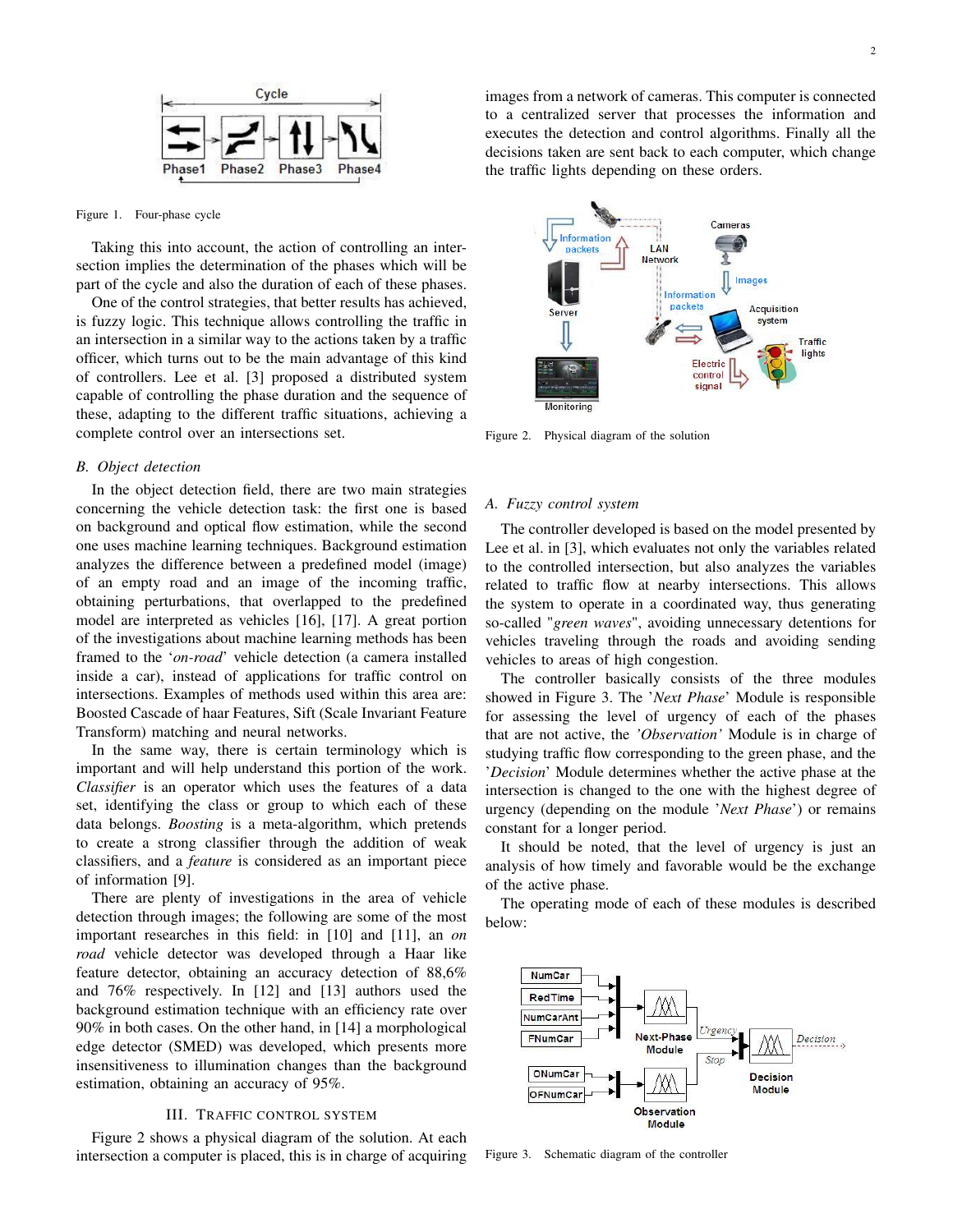## • *Next Phase Module*

This is responsible for selecting among all the phases that are not active, the one whose level of urgency is higher. To achieve this, this module evaluates the urgency of each of the flows associated with each phase and the average of these values will be the level of urgency of the phase analyzed. For example, the level of urgency of the phase showed in Figure 4 is the average of the values obtained evaluating the north-south flow (green) and north-east flow (red).



Figure 4. Sample situation

To obtain the level of urgency of each flow, four variables are evaluated: *NumCar* is the number of vehicles waiting for the green signal, in Figure 4 they are represented in color blue; *RedTime* represents the number of periods that the evaluated phase has been deactivated; *NumCarAnt* is an estimate of the number of vehicles that could arrive from the lanes before the intersection, and *FNumCar* is the number of vehicles on the road in front of the intersection, for the north-south flow in Figure 4 this variable is represented with green color. In this way, the variables *RedTime* and *NumCar* reflect traffic conditions locally, while *NumCarAnt* and *FNumCar* allow the system to coordinate different neighboring intersections.

Figure 5 shows the Fuzzy Set of this module and Table I presents some of its rules. For example, R2 states that if the number of vehicles waiting to cross is High (*NumCar*  $=$  H), the number of periods in which the analyzed phase has not been active is High (*RedTime* = H) and the number of vehicles waiting in the following lane is Low  $(FNumCar = L)$ , then the urgency of this phase will be

Table I SOME RULES OF THE NEXT PHASE MODULE

|                | <b>NumCar</b> | RedTime | NumCarAnt   FNumCar |          | <b>Urgency</b> |
|----------------|---------------|---------|---------------------|----------|----------------|
| R1             |               |         |                     |          |                |
| R <sub>2</sub> |               |         |                     |          |                |
| R <sub>3</sub> |               |         |                     | VН       |                |
| R4             |               |         |                     |          |                |
|                | $\cdots$      |         | $\cdots$            | $\cdots$ | $\cdots$       |

very high (*Urgency* = VH). • *Observation Module*

This module is responsible for assessing traffic conditions for the active phase and determines, how timely it would be to stop that phase. The fuzzy rules of this module have two inputs and one output: *ONumCar* indicates the number of cars that still are on stanby; *OFNumCar* represents the number of vehicles at the next intersection and *Stop* is the output of the module and indicates, whether or not should be necessary to stop the phase. The behavior of the input variables is very similar to variables *NumCar* and *FNumCar*, therefore their fuzzy sets are equal. Figure 6 shows the Fuzzy Set for the *Stop* variable.

Table II presents some rules of this module. R4 indicates that if the number of vehicles waiting for the active phase is still high (*ONumCar* = H) and the number of vehicles in the following lane is high too (*OFNumCar* = H), then the phase must be stopped (*Stop* = Yes). This is because it would be a waste of time to allow a flow that will be obstructed later.

• *Decision Module*

This module decides whether or not change the active phase. The inputs in this module are *Urgency* and *Stop* and the output is *Decision*. The two input variables are the outputs of the modules '*Next Phase*' and '*Observation*', respectively. The module changes the active phase for that which is candidate, as long as the result of the defuzzification is above a given threshold.

Table III shows some of the rules of this module. The first rule indicates that, although the candidate phase has a medium congestion (*Urgency* = M), if the Stop level of the active phase is low  $(Stop = N)$ , then the module will



Figure 5. The Fuzzy Set of *NumCar*, *FNumCar*, *RedTime*, *NumCarAnt* and *Urgency*



Figure 6. The Fuzzy Set of *Stop*

Table II SOME RULES OF THE OBSERVATION MODULE

|                     | <b>ONumCar</b> | <b>OFNumCar</b> | <b>Stop</b> |
|---------------------|----------------|-----------------|-------------|
| $_{\rm R1}$         | 7.             |                 |             |
| $\mathbf{R}\bar{2}$ | H              | 7.              |             |
| $R\overline{3}$     |                |                 | м           |
| $R\overline{4}$     | н              | ப               |             |
|                     |                |                 |             |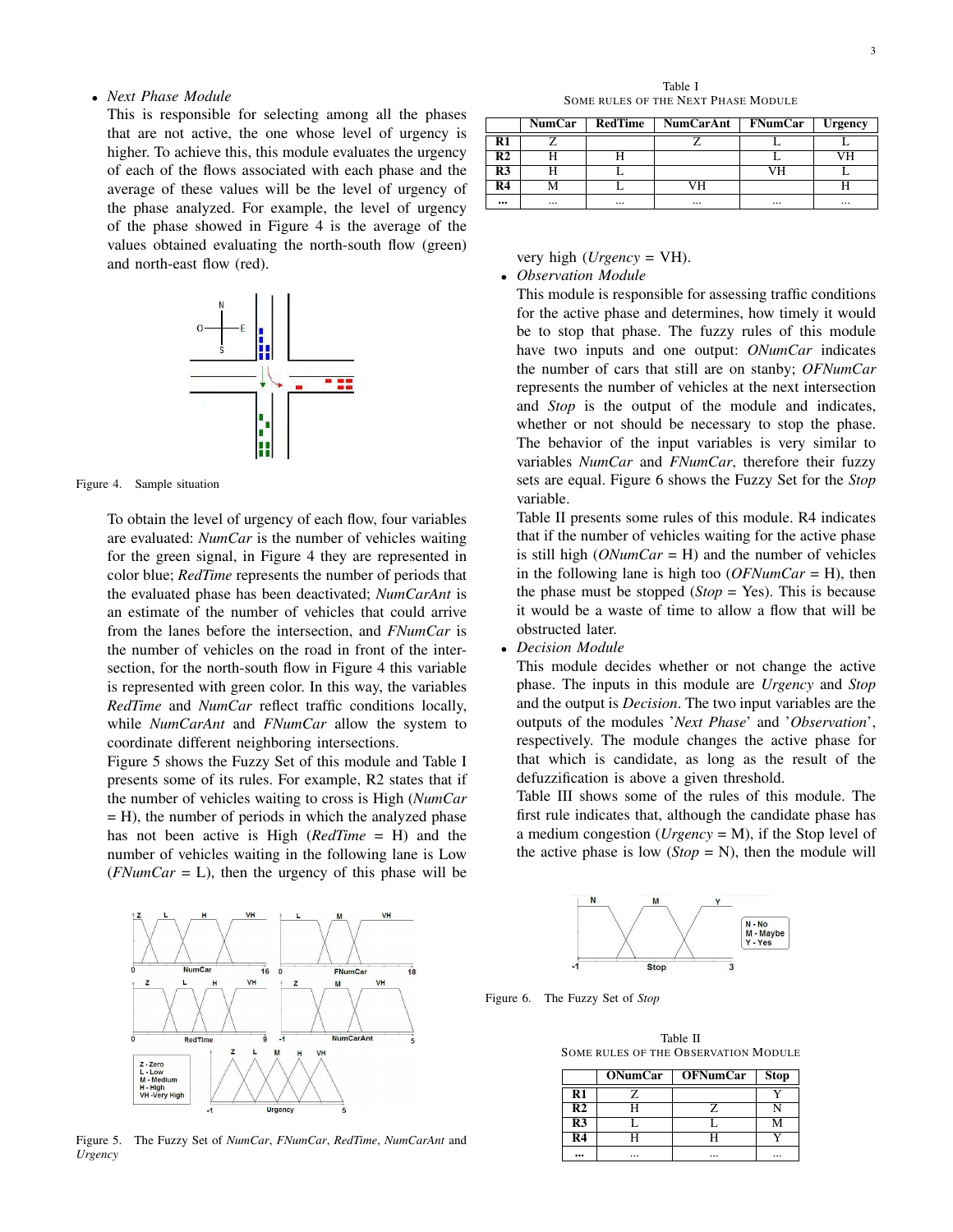Table III SOME RULES OF THE DECISION MODULE

|                           | <b>Urgency</b> | <b>Stop</b> | <b>Decision</b> |
|---------------------------|----------------|-------------|-----------------|
| $\bf R1$                  | v              |             |                 |
| R <sub>2</sub>            | H              | м           |                 |
| $\overline{\mathbb{R}^3}$ | VН             |             |                 |
| R <sub>4</sub>            |                |             |                 |
|                           |                |             | .               |

have to keep the same phase (*Decision* = N, no change). The Fuzzy Set of this module is presented in Figure 7 (*Urgency* and *Stop* variables appear in the previous modules).

#### *B. Detection algorithms*

As a detection algorithm, the one proposed in [5], [6] is used, this consist of a Haar features classifier cascade; accordingly to several authors [9], [10], [15] this method presents better or at least similar performance, than the best previous object detector systems. The implementation of this method is made up of two big phases, one dedicated to the training of the classifiers through a machine learning algorithm called Adaboost and the construction of the cascade, and the other where the detection is adapted to the own needs of the interest object and the context where these objects exist.

Within training phase, Adaboost creates several weak classifiers  $h_i$ , each of these evaluates a Haar characteristic j over an image  $x_i$  and through the comparison between the obtained value from the evaluation and a threshold  $\theta$ , it decides if this characteristic represents effectively the interest object. A weak classifier is defined by Equation (1).

$$
h_j(x) = \begin{cases} 1 & f_j(x) < \theta_j \\ 0 & f_j(x) \ge \theta_j \end{cases} \tag{1}
$$

Adaboost will find the best threshold and the best classifier through linear searches and reweighting of the examples with highest classificacion error  $\varepsilon_j$ , thus maximizing the margin between a positive and negative set of examples  $(x_j, y_j)$ , being  $y_i$ 1 or 0 for positives and negatives examples respectively. The classification error is defined by Equation (2).

$$
\varepsilon_j = \sum_i w_i |h_j(x_j) - y_i| \tag{2}
$$

Then Adaboost will use the best classifier to create a combination that has better discrimination accuracy, this combination is called strong classifier  $h$  and is defined by Equation (3).

$$
h(x) = \begin{cases} 1 & \sum_{t=1}^{T} \alpha h_j(x) \ge \sum_{t=1}^{T} \alpha \\ 0 & \sum_{t=1}^{T} \alpha h_j(x) < \sum_{t=1}^{T} \alpha \end{cases}
$$
(3)

Where  $\alpha = -\log \beta_t \& \beta = \varepsilon_i / (1 - \varepsilon_i)$ 



Figure 7. The Fuzzy Set of *Decision*

Table IV PERFORMANCE COMPARISON BETWEEN DIFFERENT SIZES OF INPUT PATTERN.

| Input pattern<br>size | Hit rate $(\% )$ | <b>False</b><br>positives $(\% )$ | False<br>negatives $(\% )$ |
|-----------------------|------------------|-----------------------------------|----------------------------|
|                       |                  |                                   |                            |
| 18x18                 | 0.83447099       | 0.24420402                        | 0.16552901                 |
| 20x20                 | 0.7440273        | 0.11919192                        | 0.2559727                  |
| 24x24                 | 0.71331058       | 0.43206522                        | 0.28668942                 |
| 20x18                 | 0.74573379       | 0.14145383                        | 0.25426621                 |

For the present work, the positive examples set  $(x_i, y_i)$ being  $y = 1$  is extracted from traffic videos of several points of the city. From these videos 6364 images are obtained, for each one of these images true regions are annotated; 10050 true regions were found, thus obtaining the same number of positive examples. In order to obtain the negative example set, videos from daily scenes of parks and walkways are used, besides the image datasets from Google, CALTECH, CMU, TU Darmstadt, UIUC, VOC2005 y TU GRAZ are used too, from these, 8131 images are extracted in which do not exist a single car with frontal view.

The performance of the whole object detection system depends on several training parameters of the strong and weak classifiers, as well as the cascade itself, some examples of these parameters are: the size of the example sets, number of stages of the cascade, type of weak classifier... etc. In order to estimate the optimal values for these parameters, a series of experiments based on the work of [7] were conducted, but for the specific case of vehicles as interest objects.

In order to carry-out these experiments, a sub-set test was extracted from the positive example set, consisting of 152 images which contain 586 vehicles (likewise 586 true regions are annotated). These vehicles fulfills the criteria to be considered interest object, having a frontal or top frontal view and a maximum rotation from the frontal view of 30° just as Figure 8 shows.



Figure 8. Terms of the car position, to be considered an object of interest

Then, the cascade with the evaluated parameters is used to obtain new true regions, and these ones are compared to those previously annotated. The criteria for true positive and false positive are determined by two difference margins between new true regions and previous ones. One margin is for size, and has a maximum difference between each other of 50%. The other one is for location, with a maximum difference of 30%.

Table IVshows the influence of pattern training size in the performance of the cascade. The size patterns which obtains better performance (less false positives and a higher hit rate) are 18x18 and 20x20.

Table V shows the influence of the numbers of features used to train the weak classifier on the cascade performance. Three types of weak classifiers are used: one with one feature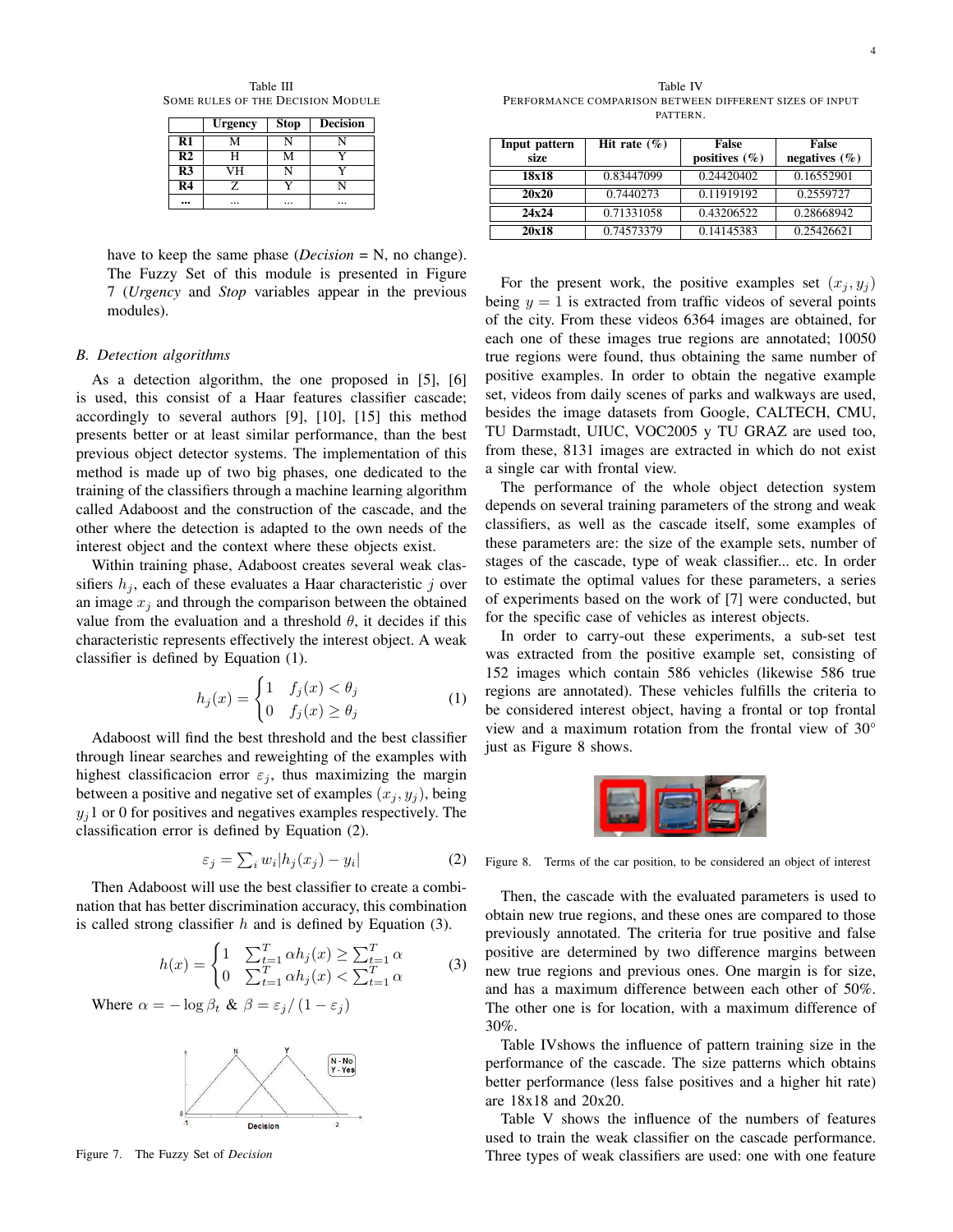Table V PERFORMANCE COMPARISON BETWEEN THE NUMBER OF FEATURES PER WEAK CLASSIFIER

| Weak<br>classifier | Hit rate $(\% )$ | False<br>positives $(\% )$ | False<br>negatives $(\% )$ |
|--------------------|------------------|----------------------------|----------------------------|
| <b>Stump</b>       | 0.83447099       | 0.24420402                 | 0.16552901                 |
| CART <sub>2</sub>  | 0.73720137       | 0.13253012                 | 0.26279863                 |
| CART4              | 0.69624573       | 0.12258065                 | 0.30375427                 |

(Stump), and two with 2 and 4 features respectively (CART). CART classifier with 2 features (hereinafter known as CART2) has shown the best overall performance, since it presents a reduction of 45% in false positives compared to Stump classifier, and only a 11% reduction in the hit rate.

The influence of Haar features set types, can be observed in Table VI. There are two types of Haar features sets, the basic one, proposed in [18] and the extended one, proposed in [7]. Extended set has shown a reduction on the presence of false positives up to 71% compared to the basic one, with a similar hit rate.

During the training phase, it is assumed that vehicles are symmetrical regard vertical axes, but what if this assumption is omitted? Probably, the detector could be more robust against rotations of the vehicle view. Table VII shows that this assumption is not valid, since the cascade without symmetry presents a drop in the detection rate, with little improvement on the insensitivity to false positives.

Based on the observations made in the previous experiments, the values for the final training parameters are shown in Table VIII.

Besides, based on the literature, other parameters were established e.g. the number of cascade stages must be between 15 and 23 stages, and the size of the training sets should be of about 5000 positives examples and 10000 negatives examples.

## IV. EXPERIMENTAL FRAMEWORK

In order to verify system performance in a controlled, but projectable environment, it was necessary to implement a test scenario using artificial videos. For this, an algorithm was developed using MATLAB, which is capable of creating random videos that simulate traffic flow in a lane (see Figure 9a).

Table VI PERFORMANCE COMPARISON BETWEEN THE TWO EXISTING SETS OF HAAR FEATURES

| <b>Feature set</b> | Hit rate $(\% )$ | False<br>positives $(\% )$ | False<br>negatives $(\% )$ |
|--------------------|------------------|----------------------------|----------------------------|
| <b>Basic</b>       | 0.84300341       | 0.35085414                 | 0.15699659                 |
| Extended           | 0.83447099       | 0.24420402                 | 0.16552901                 |

Table VII PERFORMANCE COMPARISON BETWEEN ASSUMPTION OF VERTICAL SYMMETRY

| Vertical<br>symmetry | Hit rate $(\% )$ | False<br>positives $(\% )$ | False<br>negatives $(\% )$ |
|----------------------|------------------|----------------------------|----------------------------|
| With                 | 0.77133106       | 0.22068966                 | 0.22866894                 |
| Without              | 0.83447099       | 0.24420402                 | 0.16552901                 |

Table VIII TRAINING PARAMETERS

| <b>Training parameter</b>             | Parameter value           |  |
|---------------------------------------|---------------------------|--|
| Input pattern size                    | $18x18$ and $20x20$       |  |
| Weak classifier type                  | CART <sub>2</sub>         |  |
| Features set                          | Extended                  |  |
| Vertical simmetry                     | Yes                       |  |
| Relationship between<br>training sets | 1:2 (Positive : Negative) |  |





Figure 9. Test scenario designed

As shown in Figure 9b, the designed scenario includes 4 simple two-way intersections, therefore a total of 16 videos were created representing each of the pathways of interest.

In order to compare the performance of the developed system over fixed-time controllers, both of them were tested under the same traffic conditions. Ten evaluation plans were designed and each of them varies the level of congestion on the tracks as shown in Table IX. This level of congestion depends on the type of the lane; Figure 9b shows that there are three types of lanes (I, II and III) and also shows the distribution of these types between the available lanes.

Table IX GENERATION PLANS

|                 | Type                      |                                                    |                                                    |  |
|-----------------|---------------------------|----------------------------------------------------|----------------------------------------------------|--|
|                 |                           | Н                                                  | Ш                                                  |  |
| P <sub>1</sub>  | Very High                 | Low                                                | Medium                                             |  |
| P <sub>2</sub>  | Medium                    | High                                               | Low                                                |  |
| P <sub>3</sub>  | Low                       | Medium                                             | High                                               |  |
| P <sub>4</sub>  | Very High                 | Very High                                          | Low                                                |  |
| P <sub>5</sub>  | Very High                 | Medium                                             | High                                               |  |
| P <sub>6</sub>  | Medium                    | Medium                                             | Low                                                |  |
| $\overline{P7}$ | $Median \rightarrow High$ | $High \rightarrow Very$ High                       | $Median \rightarrow Low$                           |  |
| $\overline{PS}$ | $Low \rightarrow High$    | $High \rightarrow Very$ High                       | $\overline{\text{Median}} \rightarrow \text{High}$ |  |
| $\overline{PQ}$ | $Low \rightarrow Medium$  | $\overline{\text{Medium}\rightarrow\text{High}}$   | $Median \rightarrow Low$                           |  |
| P <sub>10</sub> | $High \rightarrow Low$    | $\overline{\text{Median}} \rightarrow \text{High}$ | $High \rightarrow Medium$                          |  |

## V. RESULTS

For each controller (Fixed-time and Fuzzy), each of the plans was executed for 20 minutes. In order to compare the performance of each of them, two control variables were evaluated: the first one was the average delay time of each of the simulated vehicles, and the other was the number of cars that each controller was able to handle in the same period of time.

According to Table X, the results show that the developed system reduces the time delay caused by unnecessary stops